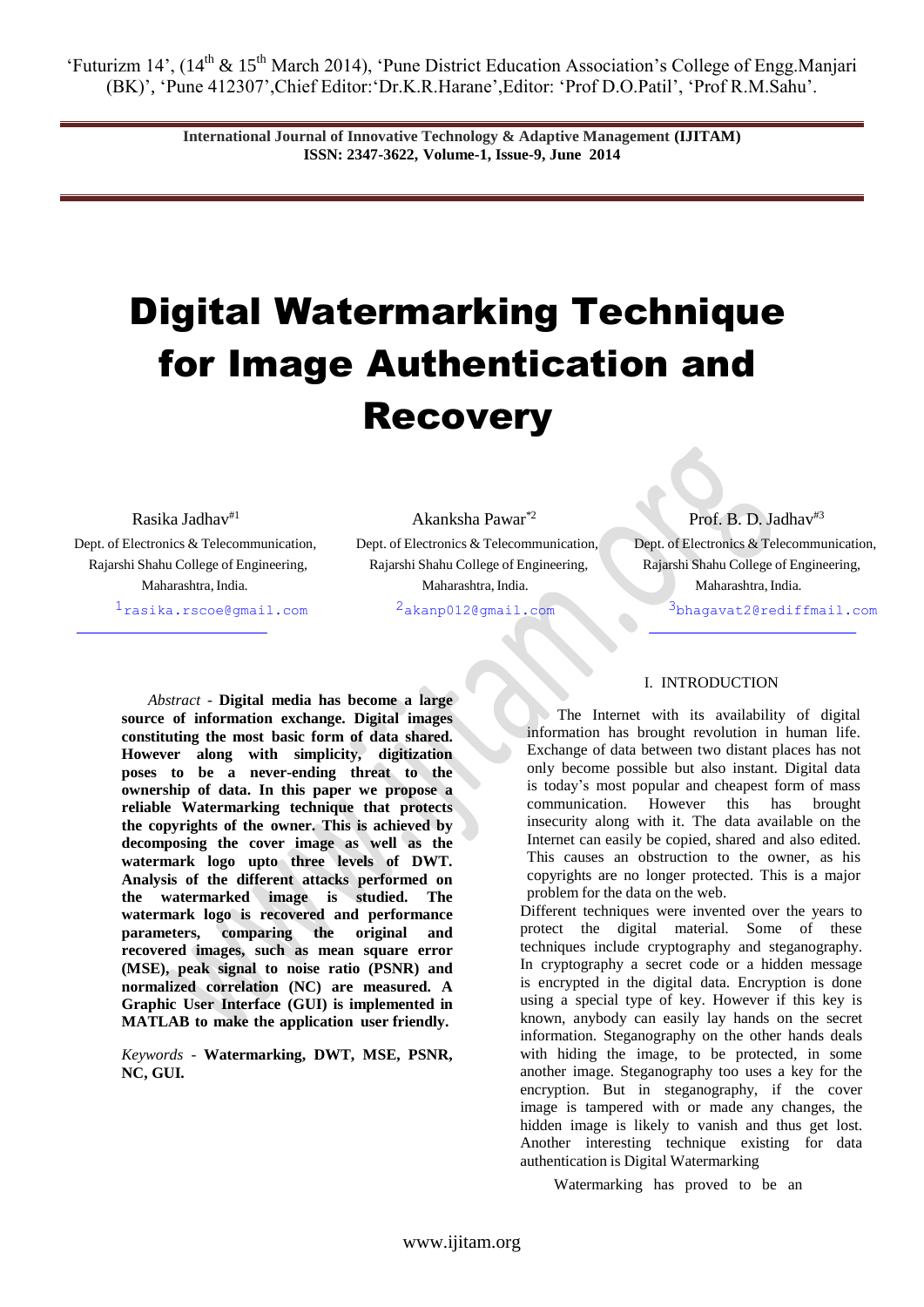> **International Journal of Innovative Technology & Adaptive Management (IJITAM) ISSN: 2347-3622, Volume-1, Issue-9, June 2014**

excellent tool in the field of authentication since ages. In ancient times, important documents were protected by watermarking them. Back then, watermarking meant creating patterns in paper by varying their thicknesses. Digital Watermarking follows the same idea. An image, most commonly known as watermark logo, is hidden in the image to be protected. This means that the watermark logo protects the cover image, making it a noble technique.

As the purpose of steganography is to have a covert communication between two parties i.e. existence of the communication is unknown to a possible attacker, and a successful attack shall detect its existence.

Watermarking, as opposed to steganography, makes a system to be robust against possible attacks and identify the ownership copyrights.

Digital Watermarking secures the original information from unauthorized manipulations and authenticates multimedia content and provides copyright protection [1].

A Digital Watermarking technique hides a signal which is imperceptible to the Human Visual Systems (HVS), and is statistically undetectable, resistant to lossy compression and common signal processing operations.

Digital Watermarking can be Fragile or Robust type. In fragile watermarking, if the Watermarked image is tampered with, the watermark logo vanishes. Such a watermarking technique finds its application in Tamper detection. In robust watermarking, no matter how many times the watermark is tampered, the watermark logo does not vanish. Such a watermarking technique finds its application in Content authentication. In this paper, we propose a Robust Watermarking Scheme.

Digital Watermarking can be accomplished by using different transforms like Discrete Fourier Transform (DFT), Discrete Cosine Transform (DCT) and Discrete Wavelet Transform (DWT) [2].

DCT is not preferred because DCT coefficients are likely to be changed in case of any attacks which simultaneously change the further pixel values [3].

# II. PROPOSED METHODOLOGY

Proposed watermarking technique exploits the characteristics of the Human Visual System (HVS). It is possible to hide watermarks with more energy in an image. This makes the watermarked image more robust. Bearing this in mind, the Discrete Wavelet Transform (DWT) is chosen for watermarking. The DWT is an interesting transform, because it can be used as a computationally efficient version of the frequency models for the HVS. For instance, the human eye is less sensitive to noise in high resolution DWT bands. DWT decomposition can be exploited to make a real-time watermark application.

Thus the Discrete Wavelet Transform method is opted for this project to implement the Robust and Invisible Watermarking. *A. Watermark Embedding* 

The embedding process is implemented in the steps given below.

i. Select the original or the cover image, I

ii. Select the watermark logo, J

iii. Convert both the images into their respective grey scales.

iv. Apply DWT to both the images and decompose them into four sub bands, LL1, LH1, HL1 and HH1 for the cover image and L\_L1, L\_H1, H\_L1, H\_H1 for the watermark logo. The size of each sub band is exactly half.

v. Select the LL1 and the L\_L1 band from the cover image and watermark logo and decompose it into further four bands, LL2, LH2, HL2, HH2 and L\_L2, L\_H2, H\_L2, H\_H2 respectively. This is the second level DWT.

vi. Now select the LL2 and the L\_L2 bands and perform third level DWT forming the bands , LL3, LH3, HL3, HH3 and L\_L3, L\_H3, H\_L3, H\_H3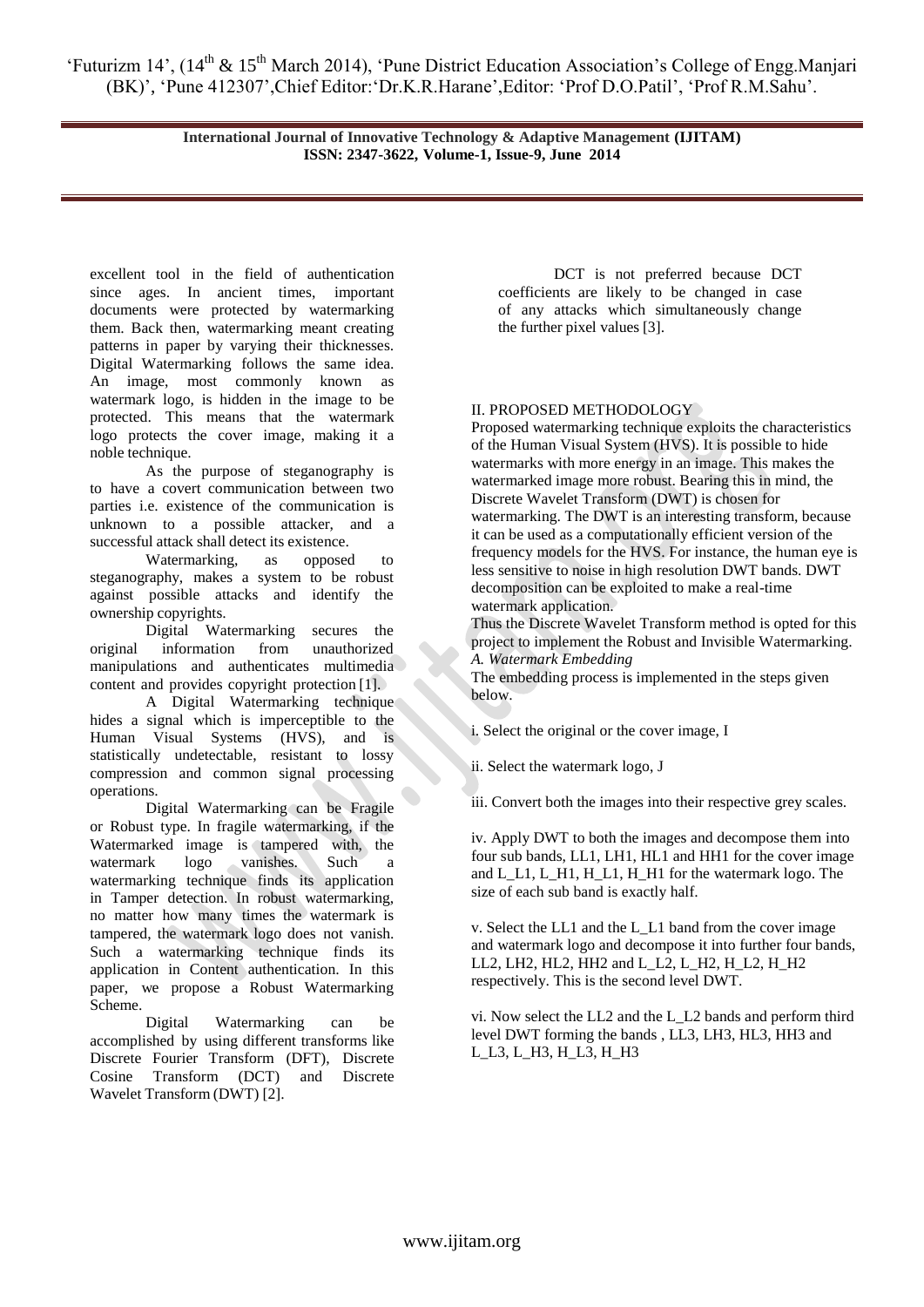> **International Journal of Innovative Technology & Adaptive Management (IJITAM) ISSN: 2347-3622, Volume-1, Issue-9, June 2014**



## Fig.1 3-Level DWT decomposition

- i. Now perform the embedding procedure  $W1=$ LL3+(L\_L3<sup>\*</sup> $\alpha$ )
- ii. Apply inverse DWT to W1, LH3, HL3 and HH3 and obtain the image W2.
- iii. Now apply second level inverse DWT to W2, LH, HL and HH2 and obtain image W3.
- iv. Perform third level DWT to W3, LH1, HL1 and HH1 to obtain final watermarked image W.
- v. Save the Watermarked Image.

#### *B. Watermark Embedding*

steps given below.

- i. Select the original or the cover image, I
- ii. Select the watermark logo, J
- iii. Convert both the images into their respective greyobject may be altered either intentionally or accidentally. scales.
- iv. Apply DWT to both the images and decomposes hould be able to detect and extract the watermark successfully them into four sub bands, LL1, LH1, HL1 and after the attacks. Well known watermarking attacks, which may HH1 for the cover image and  $L_L1$ ,  $L_H1$ ,  $H_L1$ , H\_H1 for the watermark logo. The size of be intentional or unintentional, depending on the application, are: each sub band is exactly half.
- v. Select the LL1 and the L\_L1 band from the cover image and watermark logo and decompose it into further four bands, LL2, LH2, HL2, HH2 and L\_L2, L\_H2, H\_L2, H\_H2 respectively. This is the second level DWT.
- vi. Now select the LL2 and the L\_L2 bands and perform third level DWT forming the bands , LL3, LH3, HL3, HH3 and L\_L3, L\_H3, H\_L3, H\_H3



Fig.1 3-Level DWT decomposition

- vii. Now perform the embedding procedure W1= LL3+(L\_L3\**α*)
- viii. Apply inverse DWT to W1, LH3, HL3 and HH3 and obtain the image W2.
- ix. Now apply second level inverse DWT to W2, LH, HL and HH2 and obtain image W3.
- x. Perform third level DWT to W3, LH1, HL1 and
- HH1 to obtain final watermarked image W.
- xi. Save the Watermarked Image.

# III. ANALYSIS OF ATTACKS

the attacks and modifications. The aim of attacks is not only to<br>The embedding process is implemented in the set aid of an declarate embedded untermediately approach To attain prominent watermark embedding and error free recovery, the watermarking process should to be robust to most of

get rid of or destroy the embedded watermark but to prevent it from getting discovered. There always exists a risk that such attacks may harm the system performance [5]. A watermarked

However in both the situations the watermarking technique

# *A. Effect of different noises*

Sometimes a random signal consisting of some noises like Gaussian, Poisson, or Salt and Pepper noise may get added to the image accidentally. In certain applications such additive noises may originate from converters or simply as transmission errors. However, error can also be introduced deliberately. These noises are defined below.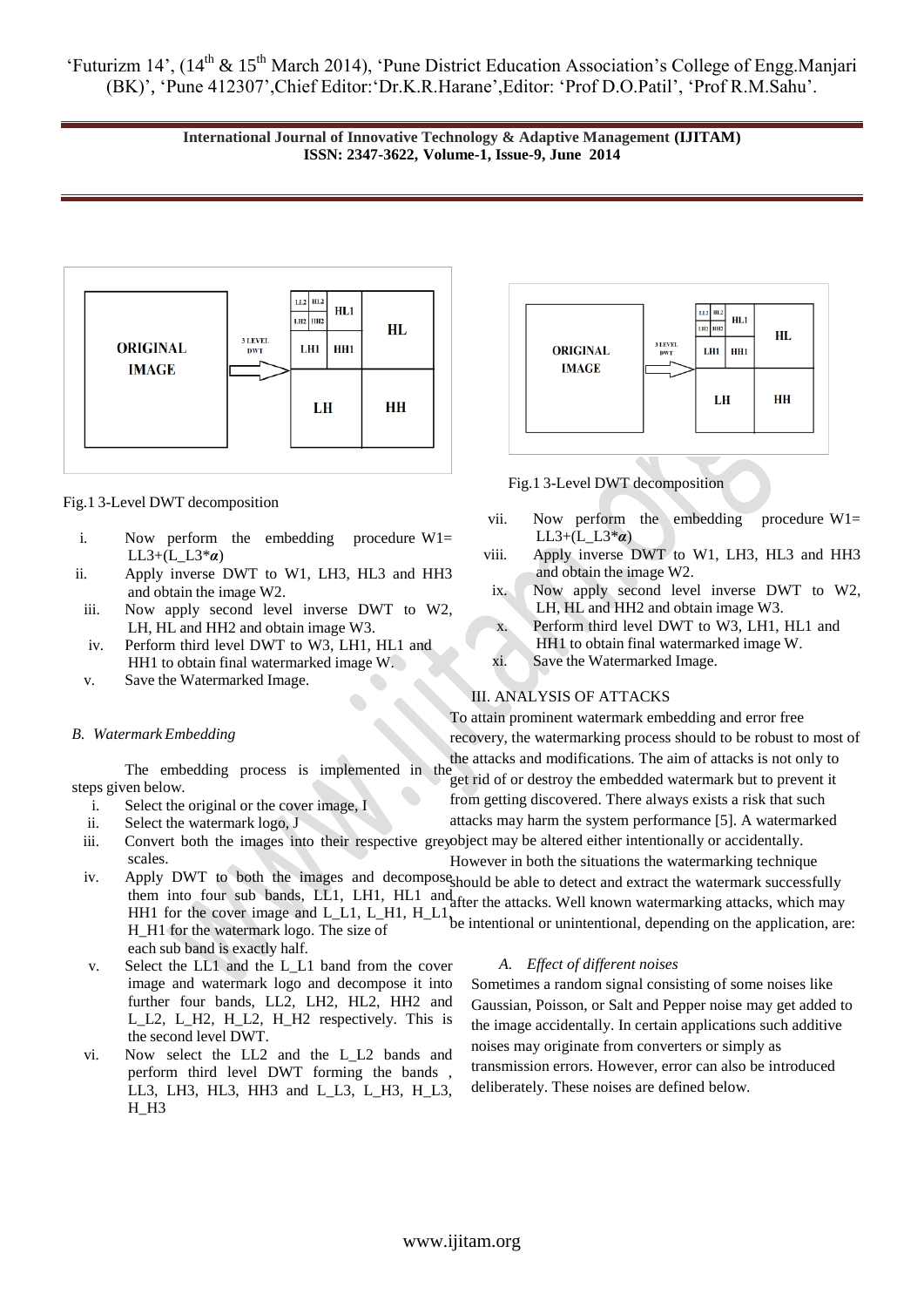> **International Journal of Innovative Technology & Adaptive Management (IJITAM) ISSN: 2347-3622, Volume-1, Issue-9, June 2014**

### i. Salt and Pepper Noise:

The malfunctioning pixels added through the camera or the dust and light during the image acquisition produce the Salt and Pepper noise. The bit errors generated during the transmission of data or due to the D/A and A/D convertors also give rise to the salt and pepper noise. This is the most basic form of noise and can be eliminated by using simple median filters.

#### ii. Gaussian Noise :

The Gaussian noise is basically caused due to the fluctuations occurring randomly in the signal. The thermal noise can also be a reason for the Gaussian noise. Other sources are amplifier noises and reset noises produced by capacitors.

#### iii. Poisson Noise:

Poisson Noise is most commonly known as Shot Noise or Photon Noise. The Poisson noise is a kind of electronic noise and is caused due to the non-uniform characteristics of electric charge. Another source for this noise is the uneven fluctuations in the number of photons in optical devices.

# *B. Effect of Compression*

Compression can be said to be more of accidental changes than deliberate attacks. These attacks are mostly encountered during sharing of images. The Internet allows compression of images during distribution. To avoid degradation, Robust watermarking techniques should be applied. The JPEG2000 compression is the primary compression attack. The DWTdomain watermarking is robust to JPEG2000 compression [5].

## *C. Effect of Resizing*

Similar to Compression, resizing is another unintentional attack. The resizing effect can also be termed as Scaling attack. There are chances that the image gets resized by a scalar or resized to some specific dimensions while being shared over the Internet. The proposed watermarking technique is robust to this attack [5].

#### IV. ANALYSIS OF PARAMETERS

To test the potency of the proposed watermarking technique different performance measuring entities are calculated. These parameters give a clear picture of effects of different noises on the extracted watermark logo.

*A. Mean Square Error* 

For two MxN images, the Mean Square Error (MSE) simply measures the difference between them. The MSE calculates each different pixel value by comparing both the images. The value for MSE should be as small as possible to obtain a minimum error image.

If W is the original watermark logo of size MxN and RW is the extracted watermark logo also of size MxN, then MSE can be calculated by the following formula.

$$
MSE = \frac{1}{M*N} \sum_{i=0}^{M-1} \sum_{j=0}^{N-1} (|W(i,j) - RW(i,j)|)^2
$$

# *B. Peak Signal to Noise Ratio*

For two MxN images, Peak Signal to Noise Ratio (PSNR) measures the quality of the reconstructed image. It determines the ratio of the maximum signal power to the maximum power of the error signal. It is measured in decibels. The PSNR can be defined as:

$$
PSNR = 10 \log_{10}\left(\frac{\text{[max (MSE)]}^2}{MSE}\right)
$$

#### *C. Normalized Correlation*

The measure of similarity between the original watermark logo and the recovered watermark logo is given by Normalized Correlation (NC). The value of NC ranges from 0 to 1. Zero value of NC indicates that the recovered image is very poor. As the value approaches 1 the recovered image gets more similar to the original image. For original watermark W and recovered watermark RW, NC can be defined as stated below [4].

$$
NC = \frac{\sum_{i=1}^{M} \sum_{j=1}^{N} W(i,j) * RW(i,j)}{\sqrt{\sum_{i=1}^{M} \sum_{j=1}^{N} [W(i,j)]^2 + \sum_{i=1}^{M} \sum_{j=1}^{N} [RW(i,j)]^2}}
$$

#### *D. Accuracy Rate*

Accuracy Rate defines the degree of difference between the original and recovered watermark logo. The accuracy rate is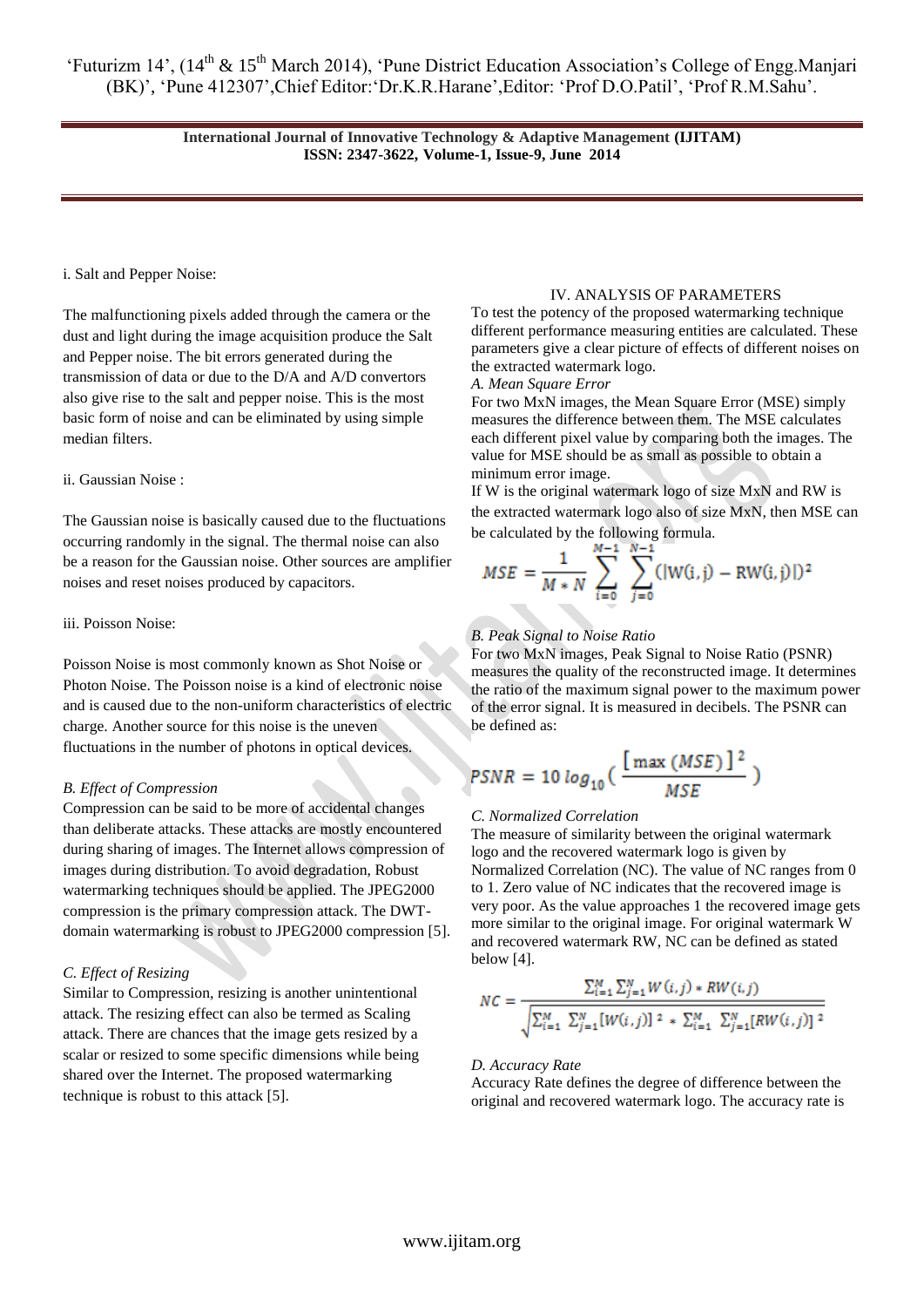> **International Journal of Innovative Technology & Adaptive Management (IJITAM) ISSN: 2347-3622, Volume-1, Issue-9, June 2014**

expressed in percentage. It is the ratio of the number of similar pixels in both original and recovered watermark to the total number of pixel elements in an image [4].

$$
AR = \frac{No. of Correct \; Pixels}{Total \; no. of \; Pixels} * 100
$$

# V. GRAPHIC USER INTERFACE

A GUI has been implemented to make the relation between the user and the application more friendly and interactive. This GUI also makes it easy to analyze the robustness of the watermarked image. The GUI has been designed to provide a simple to use interface that allows easy comparisons of images.

The user first chooses a cover image and then the watermarking logo. The user can introduce desired of the three attacks like different types of noises, cropping and compression, in the watermarked image and observe its effect on the watermark. The provided GUI also helps the user to calculate and compare different performance or image quality parameters. To test the robustness of the frequency domain watermarking technique the GUI allows the user to find parameters like MSE, PSNR, NC and AR of the images [7].



# VI. EXPERIMENTAL RESULTS

# **Original Images**





(a) Lenna

 $(c)$ Dogs



# (b) Capsicum



**Watermark Logo**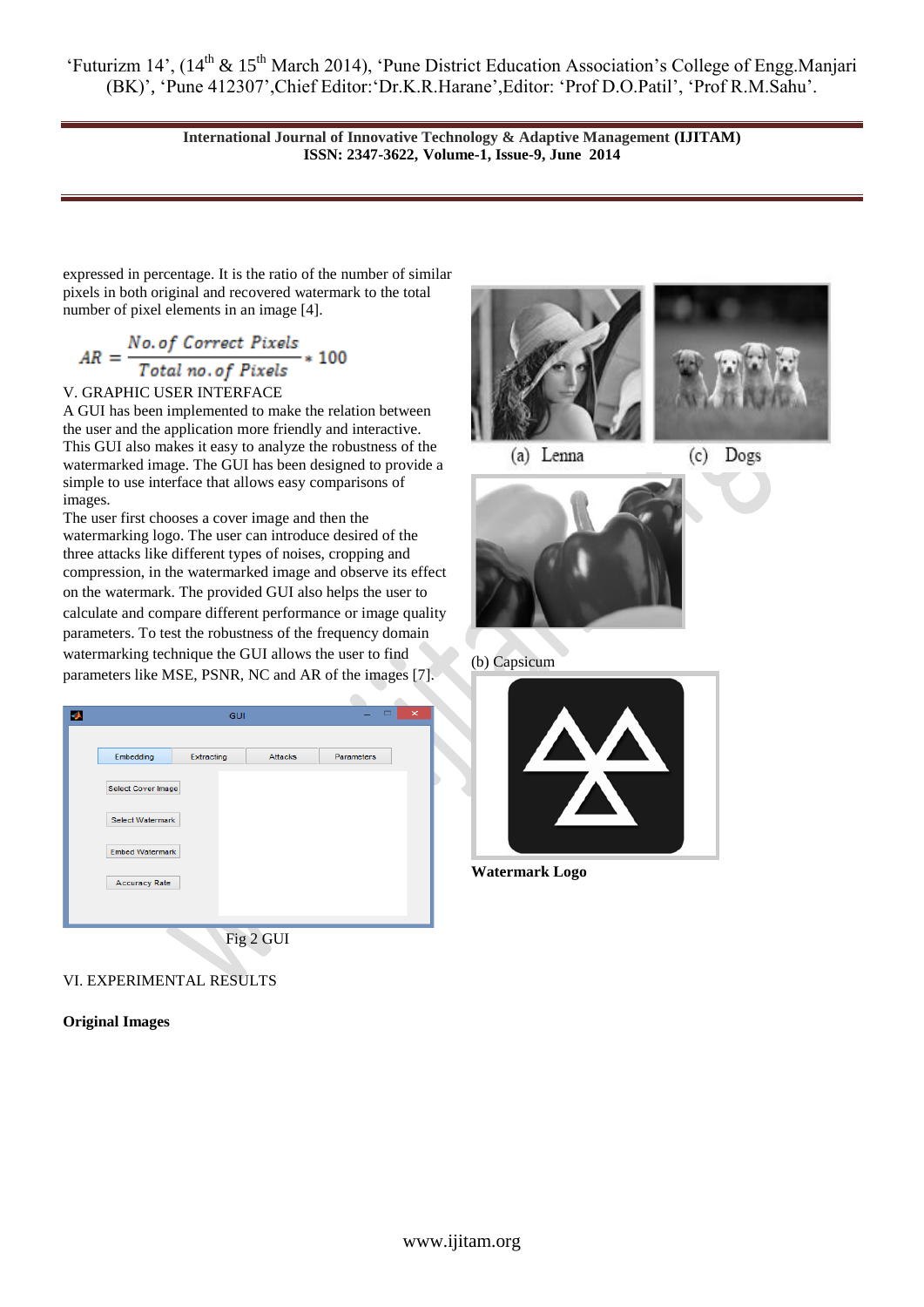> **International Journal of Innovative Technology & Adaptive Management (IJITAM) ISSN: 2347-3622, Volume-1, Issue-9, June 2014**

# Watermarked Image:





(c) Dogs

(c) From Dogs

(a) Lenna



(b)Capsicum

# **Extracted Original Images:**





(a) Lenna

(c) Dogs



(b) Capcicum

# **Extracted Watermarks:**



(a) From Lenna



(b) From Capsicum



| Images compared w.r.t.<br>Original Images | Parameters Calculated |         |    |
|-------------------------------------------|-----------------------|---------|----|
|                                           | MSE                   | PSNR    | ΝC |
| <b>Extracted Watermark</b>                | 1.9952                | 9.9826  | 1  |
| Extracted Image Lenna                     | 1.9946                | 10.2425 |    |
| <b>Extracted Image</b><br>Capsicum        | 1.9878                | 10.1189 |    |
| <b>Extracted Image Dogs</b>               | 1.9803                | 10.1951 |    |

Table 1. Comparison of different parameters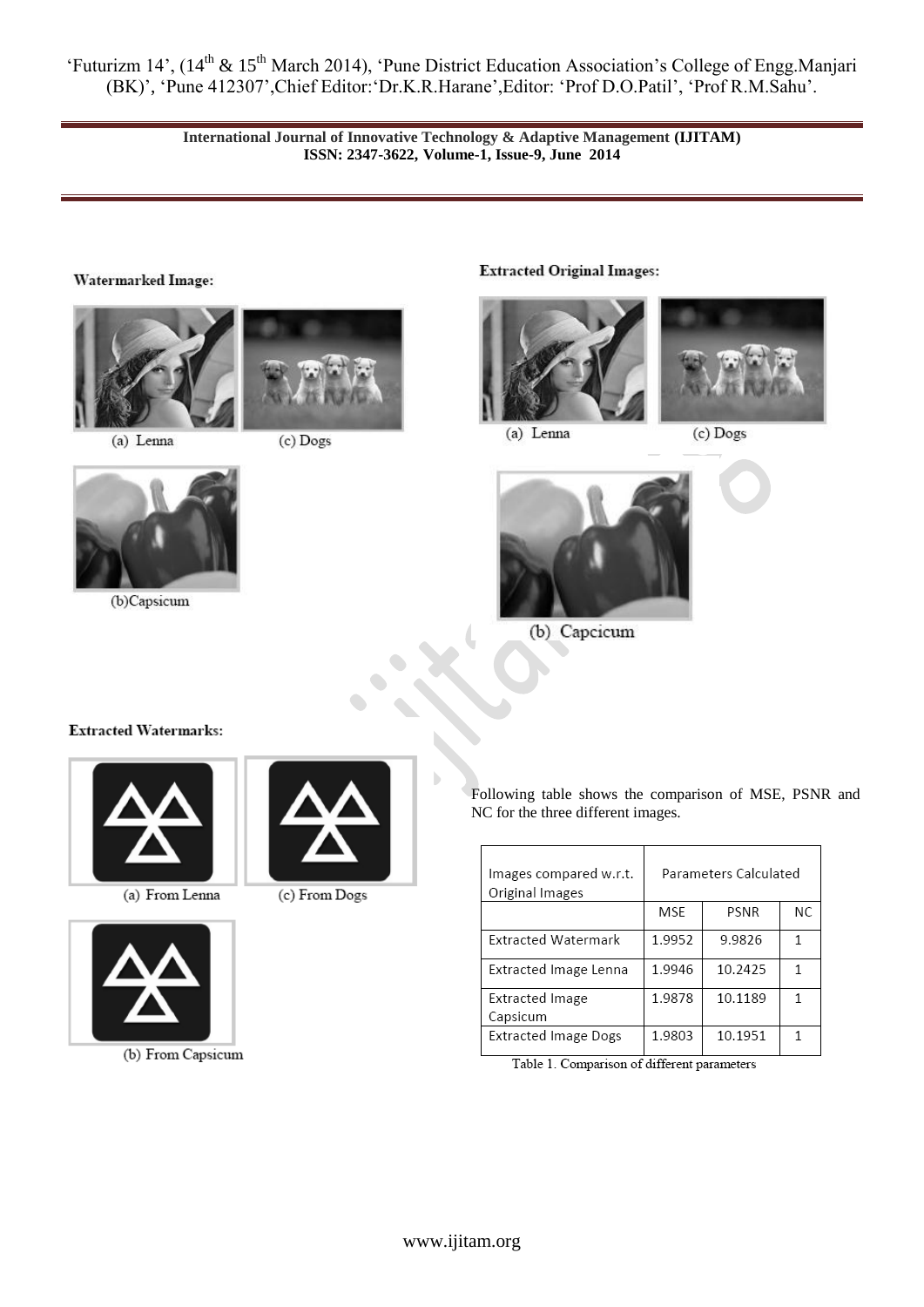> **International Journal of Innovative Technology & Adaptive Management (IJITAM) ISSN: 2347-3622, Volume-1, Issue-9, June 2014**

> > .

#### VII. CONCLUSION

In this paper we can conclude that a reliable digital image watermarking technique has been developed. The images in the Experimental Results show that the watermark logo can be successfully embedded in and completely extracted from any cover image. The watermark logo is imperceptible to the naked eye and can be viewed only after extraction. Table 1 shows the different values of MSE and PSNR compared for different images. The values of NC for all images is 1, this shows that the embedded watermark and the extracted watermark are similar to each other. The values of MSE and PSNR are also nearly constant.

Another conclusion that can be drawn is, if the extracted watermark is unharmed the image has not been tampered with, but if the watermark is blur or harmed, then tamper can be detected. Study of different attacks on the watermarked image show that the watermark is robust. The implemented GUI makes it easy and simple to use the application

#### **REFERENCES**

[1].L. Tong, Q. Zheng-ding, "The Survey of Digital Watermarking-based Image AuthenticationTechniques" , 6th International Conference on SignalProcessing, 2002, ICSP proceedings, vol.2,pp.1556- 1559,Aug.2002

[2].V. M. Potdar, S. Han, E. Chang,"A survey of Digital image watermarking techniques",3rd IEEE International conference on Industrial Informatics,INDIN"05,pp.709-716,Aug2005

[3].Mauro Barni, Franco Bartolini, Alessandro Piva, 2001,"Improved Wavelet-Based Watermarking Through Pixel-Wise Masking" IEEE Trans., Image Processing,vol.10,pp.783-791.

[4].Keshav S Rawat, Dheerendra S Tomar,2009,"DigitalWatermarking Schemes for Authorization against copying or Piracy of Color Images' Indian Journal of Computer Science and Engineering,vol.1,no4,pp.295- 300.

[5].Priyanka Mitra, Reena Gunjan, 2013, "A StatisticalProperty based Image Watermarking using Permutation and CT-QR",IEEE conference.

[6].Nidhi Divecha and Dr. N Jani, 2013, "Implementation and performance analysis of DCT-DWT-SVD based watermarking algorithms for color images" IEEE Conference, Intelligent Systems and Signal Processing,pp.204- 208.

[7].Karnpriya Vyas, Kirti Sethiya, SonuJain,2012,"Implementation of Digital Watermarking using MATLAB software",Compusoft International Journal of Advanced Computer Technology,vol.1,issue1.

[8].Makarand L Mali, Nitin N Patil and J B Patil , 2013,"Implementation of Text Watermarking TechniqueUsing Natural Language Watermarks" IEEE Conference, Communication Systems and Network Technologies,pp.482-486.

[9].Shivani Garg, Ranjith Singh,2012,"An efficient method for Digital Image Watermarking based on PN seuences",IJCSE,vol4,no9,pp.0975-3397

[10].Ibrahim Kamel, Waheeb Yaqub and KareemKamel, 2013,"An Empirical Study on the Robustness of a Fragile Watermark for Relational Databases"IEEE Conference, Innovations in Information Technology,pp.227- 232.